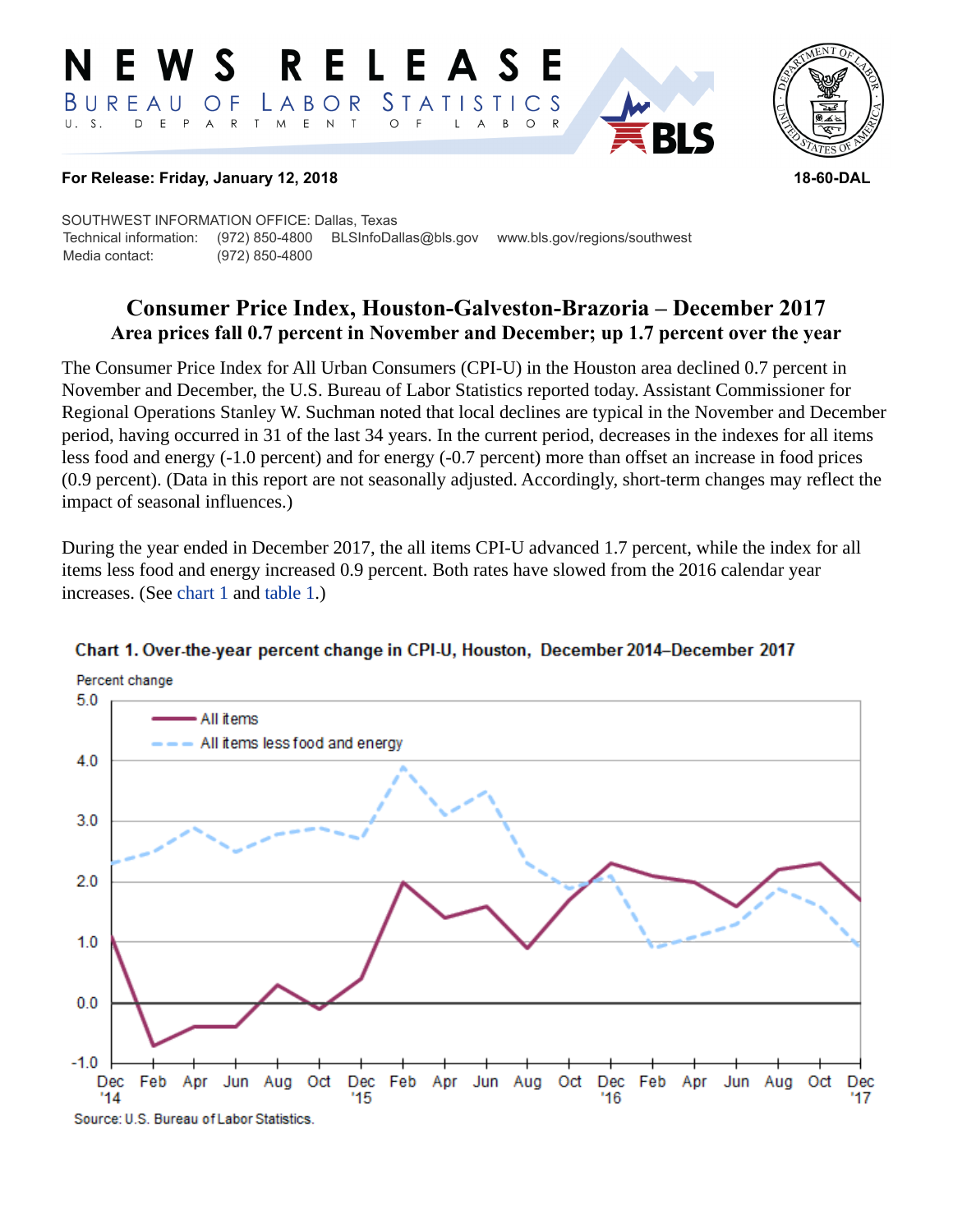## **Food**

Local food prices rose 0.9 percent in November and December, after recording no change in September and October. Between the two components of the index, prices for food away from home rose 2.4 percent, while prices for food at home (grocery stores) fell 0.4 percent.

From December 2016 to December 2017, the food index advanced 2.4 percent, reflecting the combined effects of a 2.0-percent price rise for food at home and a 2.9-percent price rise for food away from home. This was the fastest 12-month rate of increase in total food prices since April 2015 (3.0 percent).

### **Energy**

The energy index decreased 0.7 percent in November and December, after climbing 10.2 percent in September and October. The current two-month decline was the result of a 4.1-percent decrease in the motor fuel index. During the period, electricity prices rose 3.0 percent, while natural gas costs were unchanged.

Despite the two-month decline, the energy index advanced 11.1 percent during the year ended in December 2017. All three energy sub-components contributed to the annual increase as electricity prices rose 12.7 percent over the year, motor fuel prices increased 9.9 percent, and natural gas costs rose 9.7 percent.

## **All items less food and energy**

The index for all items less food and energy decreased 1.0 percent in November and December, after advancing 0.3 percent in September and October. A 9.7-percent decline in apparel prices had the greatest impact, but lower prices for new vehicles and airline fares were also large contributors. Lower shelter costs, down 0.3 percent, also contributed, though the decline reflected lower hotel rates, as renters' costs rose 0.2 percent and costs for owners' equivalent rent were unchanged. Prices also fell for education and communication (-0.6 percent) and recreation (-0.7 percent). In contrast, the indexes for other goods and services and for medical care rose during the two-month period, up 1.7 and 0.5 percent, respectively.

From December 2016 to December 2017, the index for all items less food and energy rose 0.9 percent. The biggest factor in the annual increase was a 1.2-percent rise in shelter costs, as the indexes rose for both owners' equivalent rent (1.3 percent) and renters' costs (1.5 percent). Other large contributors to the annual increase included higher prices for medical care (4.1 percent) and apparel (5.2 percent). Helping to offset some of these increases, prices fell over the year for education and communication (-3.3 percent) and for household furnishings and operations (-3.6 percent).

**The February 2018 Consumer Price Index for All Items for Houston-The Woodlands-Sugar Land is scheduled to be released Tuesday, March 13, 2018.**

# **Consumer Price Index Geographic Revision for 2018**

In January 2018, BLS will introduce a new geographic area sample for the Consumer Price Index (CPI). As part of the new sample, the index for this area will be renamed. The first indexes using the new structure will be published in February 2018. Additional information on the geographic revision is available at [www.bls.gov/cpi/additional-resources/geographic-revision-2018.htm](https://www.bls.gov/cpi/additional-resources/geographic-revision-2018.htm).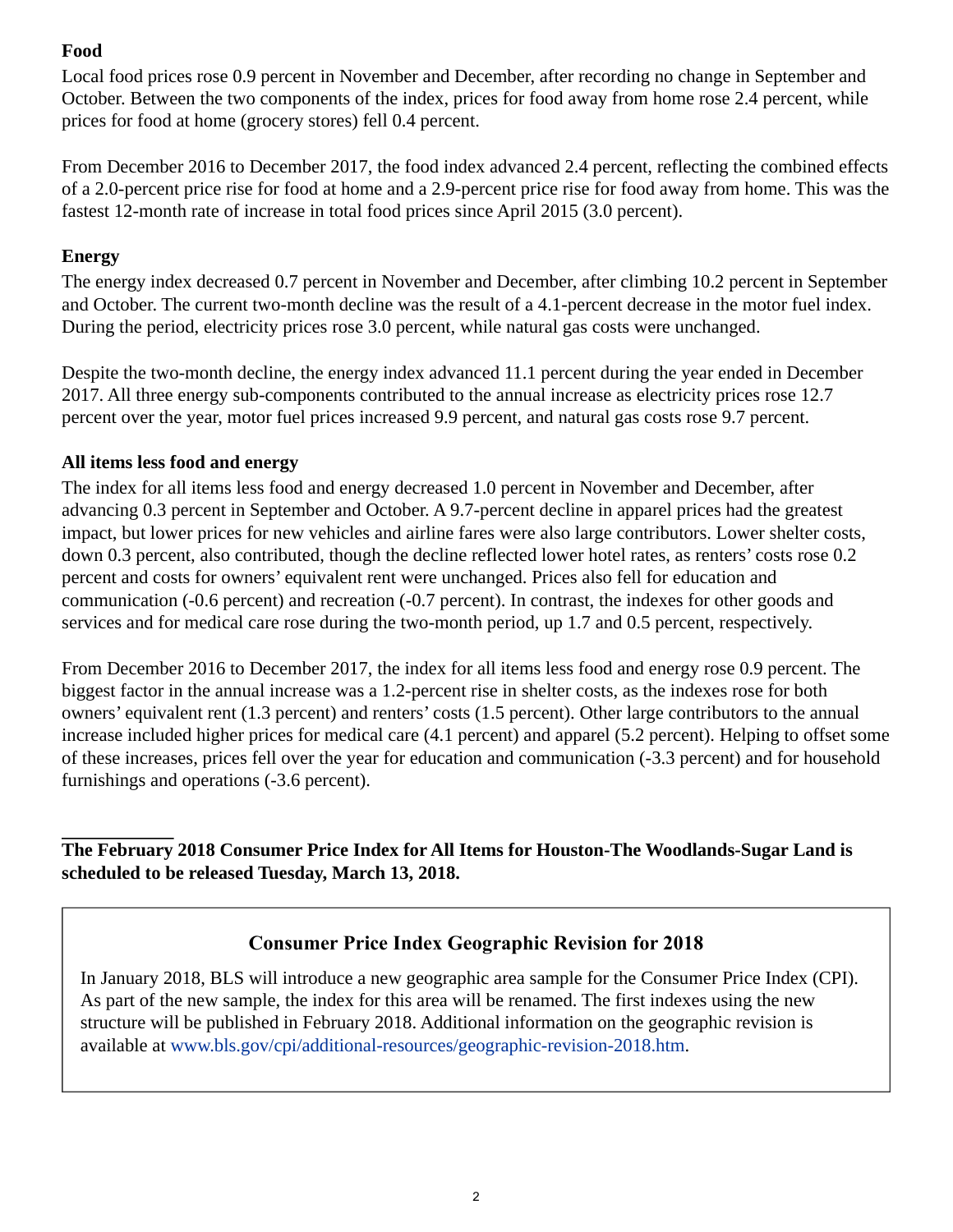## **Technical Note**

The Consumer Price Index (CPI) is a measure of the average change in prices over time in a fixed market basket of goods and services. The Bureau of Labor Statistics publishes CPIs for two population groups: (1) a CPI for All Urban Consumers (CPI-U) which covers approximately 89 percent of the total population and (2) a CPI for Urban Wage Earners and Clerical Workers (CPI-W) which covers 28 percent of the total population. The CPI-U includes, in addition to wage earners and clerical workers, groups such as professional, managerial, and technical workers, the self-employed, short-term workers, the unemployed, and retirees and others not in the labor force.

The CPI is based on prices of food, clothing, shelter, and fuels, transportation fares, charges for doctors' and dentists' services, drugs, and the other goods and services that people buy for day-to-day living. Each month, prices are collected in 87 urban areas across the country from about 6,000 housing units and approximately 24,000 retail establishments--department stores, supermarkets, hospitals, filling stations, and other types of stores and service establishments. All taxes directly associated with the purchase and use of items are included in the index.

The index measures price changes from a designated reference date (1982-84) that equals 100.0. An increase of 16.5 percent, for example, is shown as 116.5. This change can also be expressed in dollars as follows: the price of a base period "market basket" of goods and services in the CPI has risen from \$10 in 1982-84 to \$11.65. For further details, see the CPI home page on the Internet at [www.bls.gov/cpi](https://www.bls.gov/cpi) and the BLS Handbook of Methods, Chapter 17, *The Consumer Price Index*, available on the Internet at [www.bls.gov/opub/hom/pdf/](https://www.bls.gov/opub/hom/pdf/homch17.pdf) [homch17.pdf](https://www.bls.gov/opub/hom/pdf/homch17.pdf).

In calculating the index, price changes for the various items in each location are averaged together with weights that represent their importance in the spending of the appropriate population group. Local data are then combined to obtain a U.S. city average. Because the sample size of a local area is smaller, the local area index is subject to substantially more sampling and other measurement error than the national index. In addition, local indexes are not adjusted for seasonal influences. As a result, local area indexes show greater volatility than the national index, although their long-term trends are quite similar. NOTE: **Area indexes do not measure differences in the level of prices between cities; they only measure the average change in prices for each area since the base period.**

The **Houston-Galveston-Brazoria, Texas, Consolidated Metropolitan Statistical Area (CMSA)** includes Brazoria, Chambers, Fort Bend, Galveston, Harris, Liberty, Montgomery, and Waller Counties.

Information in this release will be made available to sensory impaired individuals upon request. Voice phone: (202) 691-5200; Federal Relay Service: (800) 877-8339.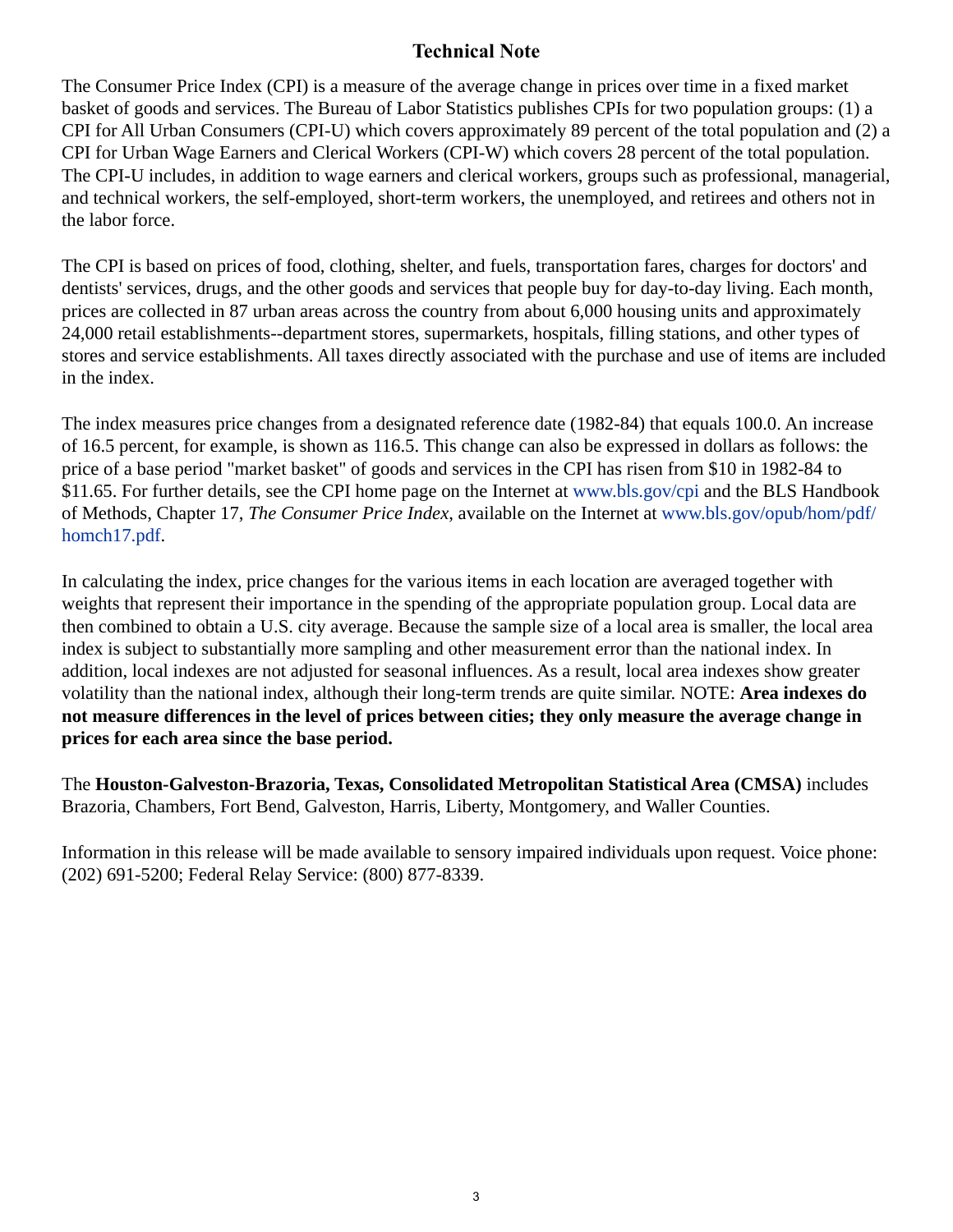#### <span id="page-3-0"></span>**Table 1. Consumer Price Index for All Urban Consumers (CPI-U): Indexes and percent changes for selected periods, Houston-Galveston-Brazoria, TX (1982-84=100 unless otherwise noted)**

| Oct.<br>Nov.<br>Dec.<br>Oct.<br>Nov.<br>Dec.<br>2017<br>2017<br>2017<br>2017<br>2017<br>2016<br>223.213<br>1.7<br>$-0.7$<br>221.568<br>715.925<br>710.648<br>227.487<br>229.108<br>2.1<br>0.7<br>227.444<br>229.427<br>2.4<br>0.9<br>226.056<br>226.277<br>225.128<br>2.0<br>$-0.5$<br>-0.4<br>224.684<br>230.100<br>2.9<br>2.4<br>217.764<br>213.927<br>$-2.9$<br>-1.8<br>216.657<br>216.566<br>1.6<br>0.0<br>$-0.2$<br>257.476<br>257.046<br>256.654<br>1.2<br>$-0.3$<br>0.1<br>Rent of primary residence(1)<br>254.157<br>254.786<br>1.5<br>0.2<br>254.479<br>Owners' equivalent rent of residences(1)<br>1.3<br>0.0<br>237.365<br>237.319<br>237.386<br>0.0<br>Owners' equivalent rent of primary<br>0.0<br>237.365<br>237.319<br>237.386<br>1.3<br>0.0<br>177.051<br>180.502<br>9.7<br>1.9<br>158.711<br>162.758<br>12.2<br>2.5<br>4.9<br>155.082<br>5.0<br>156.203<br>160.206<br>12.2<br>2.6<br>152.580<br>5.9<br>156.212<br>160.921<br>12.7<br>3.0<br>151.931<br>Utility (piped) gas service(1)<br>142.556<br>142.629<br>142.586<br>9.7<br>0.0<br>0.0<br>Household furnishings and operations<br>129.359<br>129.183<br>$-3.6$<br>-0.1<br>200.151<br>180.807<br>5.2<br>$-9.7$<br>184.118<br>178.708<br>2.7<br>$-2.9$<br>183.293<br>178.514<br>3.5<br>$-2.6$<br>$-2.1$<br>206.607<br>198.180<br>9.9<br>$-4.1$<br>202.486<br>$-2.3$<br>206.842<br>202.704<br>198.098<br>9.8<br>$-4.2$<br>9.5<br>$-2.5$<br>Gasoline, unleaded regular(4)<br>209.121<br>204.764<br>199.738<br>$-4.5$<br>$-1.5$<br>Gasoline, unleaded midgrade(4)(5)<br>224.235<br>220.065<br>216.826<br>10.6<br>$-3.3$<br>$-0.9$<br>Gasoline, unleaded premium(4)<br>226.886<br>223.900<br>221.950<br>12.2<br>$-2.2$<br>482.123<br>484.366<br>4.1<br>0.5<br>103.575<br>102.851<br>0.7<br>$-0.7$<br>Education and communication(6)<br>120.005<br>119.286<br>$-3.3$<br>$-0.6$<br>406.866<br>413.749<br>3.4<br>1.7<br><b>Commodity and service group</b><br>174.570<br>171.828<br>1.2<br>$-1.6$<br>Commodities less food and beverages<br>148.645<br>144.147<br>0.6<br>$-3.0$<br>3.5<br>Nondurables less food and beverages<br>202.621<br>194.177<br>$-4.2$<br>99.953<br>98.429<br>$-2.9$<br>$-1.5$<br>273.211<br>272.469<br>2.1<br>$-0.3$<br>Special aggregate indexes<br>210.382<br>2.0<br>$-0.9$<br>208.400<br>$-0.8$<br>210.656<br>208.899<br>1.6<br>$-3.0$<br>151.059<br>146.558<br>0.4<br>215.256<br>211.839<br>2.7<br>$-1.6$<br>203.255<br>195.096<br>$-4.0$<br>3.0<br>288.924<br>287.647<br>2.7<br>$-0.4$<br>Services less medical care services<br>252.355<br>$-0.4$<br>251.433<br>1.8<br>180.037<br>176.181<br>11.1<br>$-0.7$<br>1.4<br>178.709<br>$-0.7$<br>230.505<br>228.806<br>1.1<br>All items less food and energy<br>230.838<br>228.525<br>0.9<br>$-1.0$ |                | Indexes |  |  | Percent change from - |  |  |
|------------------------------------------------------------------------------------------------------------------------------------------------------------------------------------------------------------------------------------------------------------------------------------------------------------------------------------------------------------------------------------------------------------------------------------------------------------------------------------------------------------------------------------------------------------------------------------------------------------------------------------------------------------------------------------------------------------------------------------------------------------------------------------------------------------------------------------------------------------------------------------------------------------------------------------------------------------------------------------------------------------------------------------------------------------------------------------------------------------------------------------------------------------------------------------------------------------------------------------------------------------------------------------------------------------------------------------------------------------------------------------------------------------------------------------------------------------------------------------------------------------------------------------------------------------------------------------------------------------------------------------------------------------------------------------------------------------------------------------------------------------------------------------------------------------------------------------------------------------------------------------------------------------------------------------------------------------------------------------------------------------------------------------------------------------------------------------------------------------------------------------------------------------------------------------------------------------------------------------------------------------------------------------------------------------------------------------------------------------------------------------------------------------------------------------------------------------------------------------------------------------------------------------------------------------------------------------------------------------------------------------------------------------------------------------------------------------------------------------------|----------------|---------|--|--|-----------------------|--|--|
|                                                                                                                                                                                                                                                                                                                                                                                                                                                                                                                                                                                                                                                                                                                                                                                                                                                                                                                                                                                                                                                                                                                                                                                                                                                                                                                                                                                                                                                                                                                                                                                                                                                                                                                                                                                                                                                                                                                                                                                                                                                                                                                                                                                                                                                                                                                                                                                                                                                                                                                                                                                                                                                                                                                                          | Item and Group |         |  |  |                       |  |  |
|                                                                                                                                                                                                                                                                                                                                                                                                                                                                                                                                                                                                                                                                                                                                                                                                                                                                                                                                                                                                                                                                                                                                                                                                                                                                                                                                                                                                                                                                                                                                                                                                                                                                                                                                                                                                                                                                                                                                                                                                                                                                                                                                                                                                                                                                                                                                                                                                                                                                                                                                                                                                                                                                                                                                          |                |         |  |  |                       |  |  |
|                                                                                                                                                                                                                                                                                                                                                                                                                                                                                                                                                                                                                                                                                                                                                                                                                                                                                                                                                                                                                                                                                                                                                                                                                                                                                                                                                                                                                                                                                                                                                                                                                                                                                                                                                                                                                                                                                                                                                                                                                                                                                                                                                                                                                                                                                                                                                                                                                                                                                                                                                                                                                                                                                                                                          |                |         |  |  |                       |  |  |
|                                                                                                                                                                                                                                                                                                                                                                                                                                                                                                                                                                                                                                                                                                                                                                                                                                                                                                                                                                                                                                                                                                                                                                                                                                                                                                                                                                                                                                                                                                                                                                                                                                                                                                                                                                                                                                                                                                                                                                                                                                                                                                                                                                                                                                                                                                                                                                                                                                                                                                                                                                                                                                                                                                                                          |                |         |  |  |                       |  |  |
|                                                                                                                                                                                                                                                                                                                                                                                                                                                                                                                                                                                                                                                                                                                                                                                                                                                                                                                                                                                                                                                                                                                                                                                                                                                                                                                                                                                                                                                                                                                                                                                                                                                                                                                                                                                                                                                                                                                                                                                                                                                                                                                                                                                                                                                                                                                                                                                                                                                                                                                                                                                                                                                                                                                                          |                |         |  |  |                       |  |  |
|                                                                                                                                                                                                                                                                                                                                                                                                                                                                                                                                                                                                                                                                                                                                                                                                                                                                                                                                                                                                                                                                                                                                                                                                                                                                                                                                                                                                                                                                                                                                                                                                                                                                                                                                                                                                                                                                                                                                                                                                                                                                                                                                                                                                                                                                                                                                                                                                                                                                                                                                                                                                                                                                                                                                          |                |         |  |  |                       |  |  |
|                                                                                                                                                                                                                                                                                                                                                                                                                                                                                                                                                                                                                                                                                                                                                                                                                                                                                                                                                                                                                                                                                                                                                                                                                                                                                                                                                                                                                                                                                                                                                                                                                                                                                                                                                                                                                                                                                                                                                                                                                                                                                                                                                                                                                                                                                                                                                                                                                                                                                                                                                                                                                                                                                                                                          |                |         |  |  |                       |  |  |
|                                                                                                                                                                                                                                                                                                                                                                                                                                                                                                                                                                                                                                                                                                                                                                                                                                                                                                                                                                                                                                                                                                                                                                                                                                                                                                                                                                                                                                                                                                                                                                                                                                                                                                                                                                                                                                                                                                                                                                                                                                                                                                                                                                                                                                                                                                                                                                                                                                                                                                                                                                                                                                                                                                                                          |                |         |  |  |                       |  |  |
|                                                                                                                                                                                                                                                                                                                                                                                                                                                                                                                                                                                                                                                                                                                                                                                                                                                                                                                                                                                                                                                                                                                                                                                                                                                                                                                                                                                                                                                                                                                                                                                                                                                                                                                                                                                                                                                                                                                                                                                                                                                                                                                                                                                                                                                                                                                                                                                                                                                                                                                                                                                                                                                                                                                                          |                |         |  |  |                       |  |  |
|                                                                                                                                                                                                                                                                                                                                                                                                                                                                                                                                                                                                                                                                                                                                                                                                                                                                                                                                                                                                                                                                                                                                                                                                                                                                                                                                                                                                                                                                                                                                                                                                                                                                                                                                                                                                                                                                                                                                                                                                                                                                                                                                                                                                                                                                                                                                                                                                                                                                                                                                                                                                                                                                                                                                          |                |         |  |  |                       |  |  |
|                                                                                                                                                                                                                                                                                                                                                                                                                                                                                                                                                                                                                                                                                                                                                                                                                                                                                                                                                                                                                                                                                                                                                                                                                                                                                                                                                                                                                                                                                                                                                                                                                                                                                                                                                                                                                                                                                                                                                                                                                                                                                                                                                                                                                                                                                                                                                                                                                                                                                                                                                                                                                                                                                                                                          |                |         |  |  |                       |  |  |
|                                                                                                                                                                                                                                                                                                                                                                                                                                                                                                                                                                                                                                                                                                                                                                                                                                                                                                                                                                                                                                                                                                                                                                                                                                                                                                                                                                                                                                                                                                                                                                                                                                                                                                                                                                                                                                                                                                                                                                                                                                                                                                                                                                                                                                                                                                                                                                                                                                                                                                                                                                                                                                                                                                                                          |                |         |  |  |                       |  |  |
|                                                                                                                                                                                                                                                                                                                                                                                                                                                                                                                                                                                                                                                                                                                                                                                                                                                                                                                                                                                                                                                                                                                                                                                                                                                                                                                                                                                                                                                                                                                                                                                                                                                                                                                                                                                                                                                                                                                                                                                                                                                                                                                                                                                                                                                                                                                                                                                                                                                                                                                                                                                                                                                                                                                                          |                |         |  |  |                       |  |  |
|                                                                                                                                                                                                                                                                                                                                                                                                                                                                                                                                                                                                                                                                                                                                                                                                                                                                                                                                                                                                                                                                                                                                                                                                                                                                                                                                                                                                                                                                                                                                                                                                                                                                                                                                                                                                                                                                                                                                                                                                                                                                                                                                                                                                                                                                                                                                                                                                                                                                                                                                                                                                                                                                                                                                          |                |         |  |  |                       |  |  |
|                                                                                                                                                                                                                                                                                                                                                                                                                                                                                                                                                                                                                                                                                                                                                                                                                                                                                                                                                                                                                                                                                                                                                                                                                                                                                                                                                                                                                                                                                                                                                                                                                                                                                                                                                                                                                                                                                                                                                                                                                                                                                                                                                                                                                                                                                                                                                                                                                                                                                                                                                                                                                                                                                                                                          |                |         |  |  |                       |  |  |
|                                                                                                                                                                                                                                                                                                                                                                                                                                                                                                                                                                                                                                                                                                                                                                                                                                                                                                                                                                                                                                                                                                                                                                                                                                                                                                                                                                                                                                                                                                                                                                                                                                                                                                                                                                                                                                                                                                                                                                                                                                                                                                                                                                                                                                                                                                                                                                                                                                                                                                                                                                                                                                                                                                                                          |                |         |  |  |                       |  |  |
|                                                                                                                                                                                                                                                                                                                                                                                                                                                                                                                                                                                                                                                                                                                                                                                                                                                                                                                                                                                                                                                                                                                                                                                                                                                                                                                                                                                                                                                                                                                                                                                                                                                                                                                                                                                                                                                                                                                                                                                                                                                                                                                                                                                                                                                                                                                                                                                                                                                                                                                                                                                                                                                                                                                                          |                |         |  |  |                       |  |  |
|                                                                                                                                                                                                                                                                                                                                                                                                                                                                                                                                                                                                                                                                                                                                                                                                                                                                                                                                                                                                                                                                                                                                                                                                                                                                                                                                                                                                                                                                                                                                                                                                                                                                                                                                                                                                                                                                                                                                                                                                                                                                                                                                                                                                                                                                                                                                                                                                                                                                                                                                                                                                                                                                                                                                          |                |         |  |  |                       |  |  |
|                                                                                                                                                                                                                                                                                                                                                                                                                                                                                                                                                                                                                                                                                                                                                                                                                                                                                                                                                                                                                                                                                                                                                                                                                                                                                                                                                                                                                                                                                                                                                                                                                                                                                                                                                                                                                                                                                                                                                                                                                                                                                                                                                                                                                                                                                                                                                                                                                                                                                                                                                                                                                                                                                                                                          |                |         |  |  |                       |  |  |
|                                                                                                                                                                                                                                                                                                                                                                                                                                                                                                                                                                                                                                                                                                                                                                                                                                                                                                                                                                                                                                                                                                                                                                                                                                                                                                                                                                                                                                                                                                                                                                                                                                                                                                                                                                                                                                                                                                                                                                                                                                                                                                                                                                                                                                                                                                                                                                                                                                                                                                                                                                                                                                                                                                                                          |                |         |  |  |                       |  |  |
|                                                                                                                                                                                                                                                                                                                                                                                                                                                                                                                                                                                                                                                                                                                                                                                                                                                                                                                                                                                                                                                                                                                                                                                                                                                                                                                                                                                                                                                                                                                                                                                                                                                                                                                                                                                                                                                                                                                                                                                                                                                                                                                                                                                                                                                                                                                                                                                                                                                                                                                                                                                                                                                                                                                                          |                |         |  |  |                       |  |  |
|                                                                                                                                                                                                                                                                                                                                                                                                                                                                                                                                                                                                                                                                                                                                                                                                                                                                                                                                                                                                                                                                                                                                                                                                                                                                                                                                                                                                                                                                                                                                                                                                                                                                                                                                                                                                                                                                                                                                                                                                                                                                                                                                                                                                                                                                                                                                                                                                                                                                                                                                                                                                                                                                                                                                          |                |         |  |  |                       |  |  |
|                                                                                                                                                                                                                                                                                                                                                                                                                                                                                                                                                                                                                                                                                                                                                                                                                                                                                                                                                                                                                                                                                                                                                                                                                                                                                                                                                                                                                                                                                                                                                                                                                                                                                                                                                                                                                                                                                                                                                                                                                                                                                                                                                                                                                                                                                                                                                                                                                                                                                                                                                                                                                                                                                                                                          |                |         |  |  |                       |  |  |
|                                                                                                                                                                                                                                                                                                                                                                                                                                                                                                                                                                                                                                                                                                                                                                                                                                                                                                                                                                                                                                                                                                                                                                                                                                                                                                                                                                                                                                                                                                                                                                                                                                                                                                                                                                                                                                                                                                                                                                                                                                                                                                                                                                                                                                                                                                                                                                                                                                                                                                                                                                                                                                                                                                                                          |                |         |  |  |                       |  |  |
|                                                                                                                                                                                                                                                                                                                                                                                                                                                                                                                                                                                                                                                                                                                                                                                                                                                                                                                                                                                                                                                                                                                                                                                                                                                                                                                                                                                                                                                                                                                                                                                                                                                                                                                                                                                                                                                                                                                                                                                                                                                                                                                                                                                                                                                                                                                                                                                                                                                                                                                                                                                                                                                                                                                                          |                |         |  |  |                       |  |  |
|                                                                                                                                                                                                                                                                                                                                                                                                                                                                                                                                                                                                                                                                                                                                                                                                                                                                                                                                                                                                                                                                                                                                                                                                                                                                                                                                                                                                                                                                                                                                                                                                                                                                                                                                                                                                                                                                                                                                                                                                                                                                                                                                                                                                                                                                                                                                                                                                                                                                                                                                                                                                                                                                                                                                          |                |         |  |  |                       |  |  |
|                                                                                                                                                                                                                                                                                                                                                                                                                                                                                                                                                                                                                                                                                                                                                                                                                                                                                                                                                                                                                                                                                                                                                                                                                                                                                                                                                                                                                                                                                                                                                                                                                                                                                                                                                                                                                                                                                                                                                                                                                                                                                                                                                                                                                                                                                                                                                                                                                                                                                                                                                                                                                                                                                                                                          |                |         |  |  |                       |  |  |
|                                                                                                                                                                                                                                                                                                                                                                                                                                                                                                                                                                                                                                                                                                                                                                                                                                                                                                                                                                                                                                                                                                                                                                                                                                                                                                                                                                                                                                                                                                                                                                                                                                                                                                                                                                                                                                                                                                                                                                                                                                                                                                                                                                                                                                                                                                                                                                                                                                                                                                                                                                                                                                                                                                                                          |                |         |  |  |                       |  |  |
|                                                                                                                                                                                                                                                                                                                                                                                                                                                                                                                                                                                                                                                                                                                                                                                                                                                                                                                                                                                                                                                                                                                                                                                                                                                                                                                                                                                                                                                                                                                                                                                                                                                                                                                                                                                                                                                                                                                                                                                                                                                                                                                                                                                                                                                                                                                                                                                                                                                                                                                                                                                                                                                                                                                                          |                |         |  |  |                       |  |  |
|                                                                                                                                                                                                                                                                                                                                                                                                                                                                                                                                                                                                                                                                                                                                                                                                                                                                                                                                                                                                                                                                                                                                                                                                                                                                                                                                                                                                                                                                                                                                                                                                                                                                                                                                                                                                                                                                                                                                                                                                                                                                                                                                                                                                                                                                                                                                                                                                                                                                                                                                                                                                                                                                                                                                          |                |         |  |  |                       |  |  |
|                                                                                                                                                                                                                                                                                                                                                                                                                                                                                                                                                                                                                                                                                                                                                                                                                                                                                                                                                                                                                                                                                                                                                                                                                                                                                                                                                                                                                                                                                                                                                                                                                                                                                                                                                                                                                                                                                                                                                                                                                                                                                                                                                                                                                                                                                                                                                                                                                                                                                                                                                                                                                                                                                                                                          |                |         |  |  |                       |  |  |
|                                                                                                                                                                                                                                                                                                                                                                                                                                                                                                                                                                                                                                                                                                                                                                                                                                                                                                                                                                                                                                                                                                                                                                                                                                                                                                                                                                                                                                                                                                                                                                                                                                                                                                                                                                                                                                                                                                                                                                                                                                                                                                                                                                                                                                                                                                                                                                                                                                                                                                                                                                                                                                                                                                                                          |                |         |  |  |                       |  |  |
|                                                                                                                                                                                                                                                                                                                                                                                                                                                                                                                                                                                                                                                                                                                                                                                                                                                                                                                                                                                                                                                                                                                                                                                                                                                                                                                                                                                                                                                                                                                                                                                                                                                                                                                                                                                                                                                                                                                                                                                                                                                                                                                                                                                                                                                                                                                                                                                                                                                                                                                                                                                                                                                                                                                                          |                |         |  |  |                       |  |  |
|                                                                                                                                                                                                                                                                                                                                                                                                                                                                                                                                                                                                                                                                                                                                                                                                                                                                                                                                                                                                                                                                                                                                                                                                                                                                                                                                                                                                                                                                                                                                                                                                                                                                                                                                                                                                                                                                                                                                                                                                                                                                                                                                                                                                                                                                                                                                                                                                                                                                                                                                                                                                                                                                                                                                          |                |         |  |  |                       |  |  |
|                                                                                                                                                                                                                                                                                                                                                                                                                                                                                                                                                                                                                                                                                                                                                                                                                                                                                                                                                                                                                                                                                                                                                                                                                                                                                                                                                                                                                                                                                                                                                                                                                                                                                                                                                                                                                                                                                                                                                                                                                                                                                                                                                                                                                                                                                                                                                                                                                                                                                                                                                                                                                                                                                                                                          |                |         |  |  |                       |  |  |
|                                                                                                                                                                                                                                                                                                                                                                                                                                                                                                                                                                                                                                                                                                                                                                                                                                                                                                                                                                                                                                                                                                                                                                                                                                                                                                                                                                                                                                                                                                                                                                                                                                                                                                                                                                                                                                                                                                                                                                                                                                                                                                                                                                                                                                                                                                                                                                                                                                                                                                                                                                                                                                                                                                                                          |                |         |  |  |                       |  |  |
|                                                                                                                                                                                                                                                                                                                                                                                                                                                                                                                                                                                                                                                                                                                                                                                                                                                                                                                                                                                                                                                                                                                                                                                                                                                                                                                                                                                                                                                                                                                                                                                                                                                                                                                                                                                                                                                                                                                                                                                                                                                                                                                                                                                                                                                                                                                                                                                                                                                                                                                                                                                                                                                                                                                                          |                |         |  |  |                       |  |  |
|                                                                                                                                                                                                                                                                                                                                                                                                                                                                                                                                                                                                                                                                                                                                                                                                                                                                                                                                                                                                                                                                                                                                                                                                                                                                                                                                                                                                                                                                                                                                                                                                                                                                                                                                                                                                                                                                                                                                                                                                                                                                                                                                                                                                                                                                                                                                                                                                                                                                                                                                                                                                                                                                                                                                          |                |         |  |  |                       |  |  |
|                                                                                                                                                                                                                                                                                                                                                                                                                                                                                                                                                                                                                                                                                                                                                                                                                                                                                                                                                                                                                                                                                                                                                                                                                                                                                                                                                                                                                                                                                                                                                                                                                                                                                                                                                                                                                                                                                                                                                                                                                                                                                                                                                                                                                                                                                                                                                                                                                                                                                                                                                                                                                                                                                                                                          |                |         |  |  |                       |  |  |
|                                                                                                                                                                                                                                                                                                                                                                                                                                                                                                                                                                                                                                                                                                                                                                                                                                                                                                                                                                                                                                                                                                                                                                                                                                                                                                                                                                                                                                                                                                                                                                                                                                                                                                                                                                                                                                                                                                                                                                                                                                                                                                                                                                                                                                                                                                                                                                                                                                                                                                                                                                                                                                                                                                                                          |                |         |  |  |                       |  |  |
|                                                                                                                                                                                                                                                                                                                                                                                                                                                                                                                                                                                                                                                                                                                                                                                                                                                                                                                                                                                                                                                                                                                                                                                                                                                                                                                                                                                                                                                                                                                                                                                                                                                                                                                                                                                                                                                                                                                                                                                                                                                                                                                                                                                                                                                                                                                                                                                                                                                                                                                                                                                                                                                                                                                                          |                |         |  |  |                       |  |  |
|                                                                                                                                                                                                                                                                                                                                                                                                                                                                                                                                                                                                                                                                                                                                                                                                                                                                                                                                                                                                                                                                                                                                                                                                                                                                                                                                                                                                                                                                                                                                                                                                                                                                                                                                                                                                                                                                                                                                                                                                                                                                                                                                                                                                                                                                                                                                                                                                                                                                                                                                                                                                                                                                                                                                          |                |         |  |  |                       |  |  |
|                                                                                                                                                                                                                                                                                                                                                                                                                                                                                                                                                                                                                                                                                                                                                                                                                                                                                                                                                                                                                                                                                                                                                                                                                                                                                                                                                                                                                                                                                                                                                                                                                                                                                                                                                                                                                                                                                                                                                                                                                                                                                                                                                                                                                                                                                                                                                                                                                                                                                                                                                                                                                                                                                                                                          |                |         |  |  |                       |  |  |
|                                                                                                                                                                                                                                                                                                                                                                                                                                                                                                                                                                                                                                                                                                                                                                                                                                                                                                                                                                                                                                                                                                                                                                                                                                                                                                                                                                                                                                                                                                                                                                                                                                                                                                                                                                                                                                                                                                                                                                                                                                                                                                                                                                                                                                                                                                                                                                                                                                                                                                                                                                                                                                                                                                                                          |                |         |  |  |                       |  |  |
|                                                                                                                                                                                                                                                                                                                                                                                                                                                                                                                                                                                                                                                                                                                                                                                                                                                                                                                                                                                                                                                                                                                                                                                                                                                                                                                                                                                                                                                                                                                                                                                                                                                                                                                                                                                                                                                                                                                                                                                                                                                                                                                                                                                                                                                                                                                                                                                                                                                                                                                                                                                                                                                                                                                                          |                |         |  |  |                       |  |  |
|                                                                                                                                                                                                                                                                                                                                                                                                                                                                                                                                                                                                                                                                                                                                                                                                                                                                                                                                                                                                                                                                                                                                                                                                                                                                                                                                                                                                                                                                                                                                                                                                                                                                                                                                                                                                                                                                                                                                                                                                                                                                                                                                                                                                                                                                                                                                                                                                                                                                                                                                                                                                                                                                                                                                          |                |         |  |  |                       |  |  |
|                                                                                                                                                                                                                                                                                                                                                                                                                                                                                                                                                                                                                                                                                                                                                                                                                                                                                                                                                                                                                                                                                                                                                                                                                                                                                                                                                                                                                                                                                                                                                                                                                                                                                                                                                                                                                                                                                                                                                                                                                                                                                                                                                                                                                                                                                                                                                                                                                                                                                                                                                                                                                                                                                                                                          |                |         |  |  |                       |  |  |

Footnotes

<span id="page-3-1"></span>(1) This index series was calculated using a Laspeyres estimator. All other item stratum index series were calculated using a geometric means estimator.

<span id="page-3-2"></span>(2) Indexes on a December 1982=100 base.

Note: See footnotes at end of table.